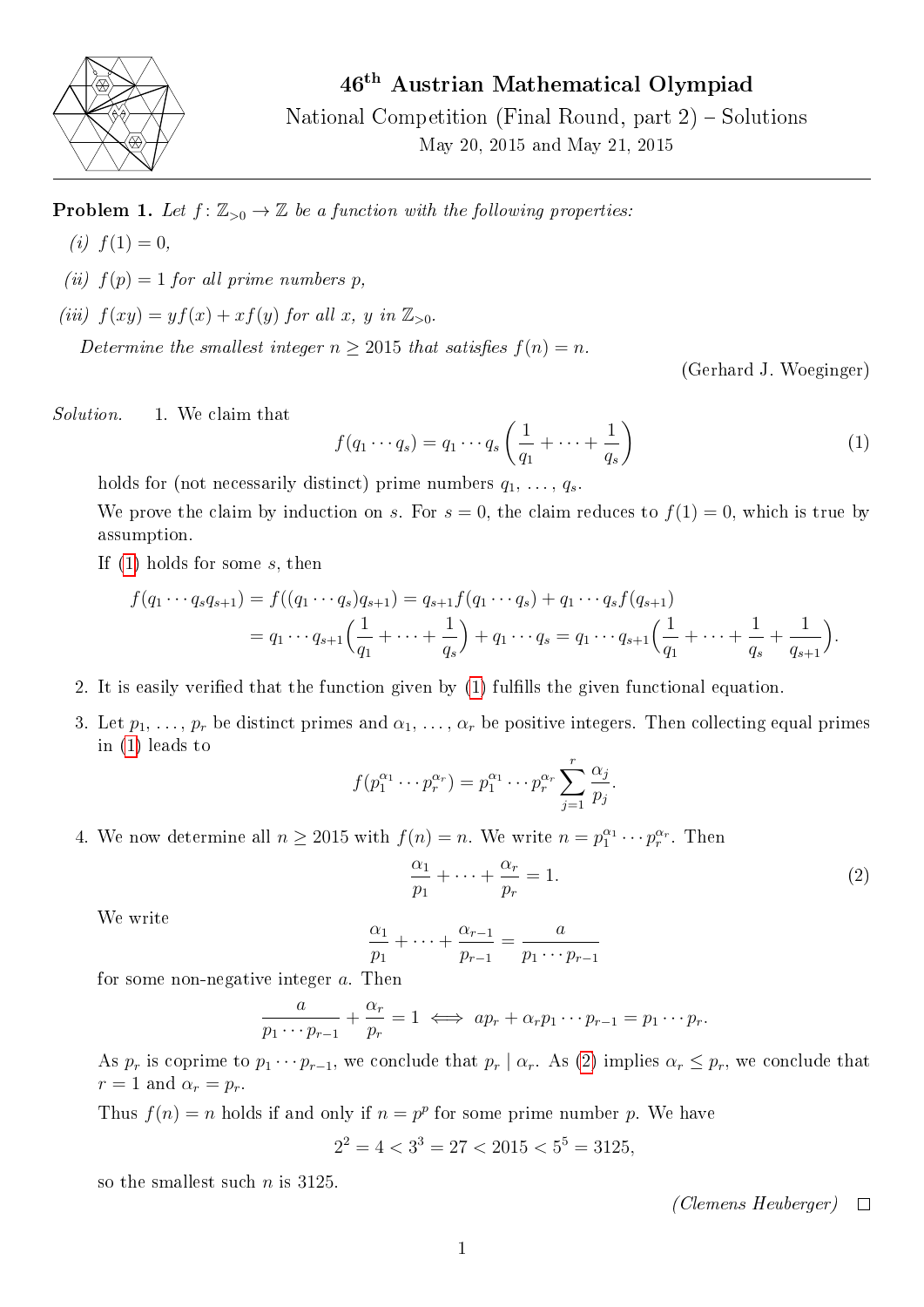Problem 2. We are given a triangle ABC. Let M be the mid-point of its side AB.

Let  $P$  be an interior point of the triangle. We let  $Q$  denote the point symmetric to  $P$  with respect to M.

Furthermore, let D and E be the common points of AP and BP with sides BC and AC, respectively. Prove that points A, B, D and E lie on a common circle if and only if  $\angle ACP = \angle QCB$  holds. (Karl Czakler)

Solution. Without loss of generality, we assume that P lies either on the segment  $CM$  or in the interior of the triangle AMC. If this is not the case, we exchange the names of vertices A and B and add the angle  $\angle PCQ$  to both given angles.

Let  $C'$  be the point symmetric to  $C$  with respect to  $M$ . According to the assumptions of the problem, Q and B are the points symmetric to P and A with respect to M, respectively. Furthermore, let D' and  $E'$  be the common points of the lines  $C'P$  and  $CP$  with the sides  $AC$  and  $AC'$ , respectively.



Figure 1: equivalence lemma

We first prove a lemma.

Lemma. Assume that P does not lie on the median  $CM$ . In this case, the following two facts hold:

1. Angles  $\angle ACP$  and  $\angle B CQ$  are equal if and only if the quadrilateral  $C^{\prime}CD^{\prime}E^{\prime}$  is circumscribed.

2. Angles  $\angle CAP$  and  $\angle C'AQ$  are equal if and only if the quadrilateral  $ABDE$  is circumscribed.

Proof.

1. Due to symmetry with respect to M, we have  $\angle BCQ = \angle AC'P$ . Therefore

|        | $\angle ACP = \angle BCQ$      |
|--------|--------------------------------|
| $\iff$ | $\angle ACP = \angle AC'P$     |
| $\iff$ | $\angle D'CE' = \angle D'C'E'$ |
| $\iff$ | $C'CD'E'$ is circumscribed     |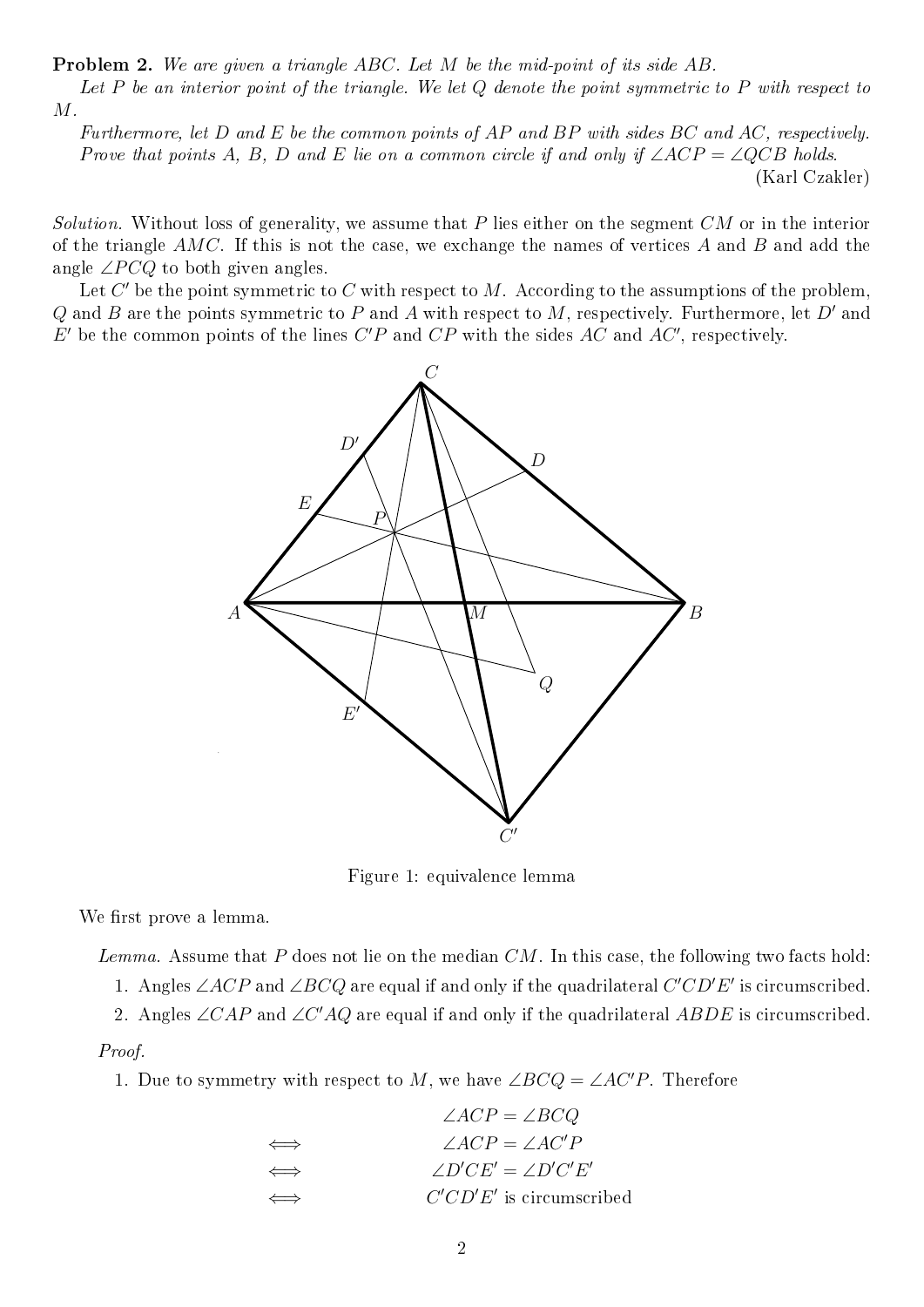because of the equal angles on the chord  $D'E'$ .

2. Since  $\angle C'AQ = \angle PBC$  also holds because of the symmetry, this follows as above.

We first prove that if  $ABDE$  is circumscribed, then  $\angle ACP = \angle QCB$ . Let ABDE be circumscribed, as in Figure [2.](#page-2-0) Since  $BQ$  lies symmetric to AP with respect to M,



<span id="page-2-0"></span>Figure 2: Problem 2

AQBP is a parallelogram. Angle ∠CED is supplementary to ∠AED, which is itself supplementary to ∠ABC because the quadrilateral is circumscribed, and therefore  $\angle CED = \angle ABC$  holds. It follows that triangles CED and CBA are similar.

We now reflect along the angle bisector of  $\angle BCA$  and then perform a homothety, such that D is mapped onto A. Since the triangles CED and CBA are similar, this must map E onto B. Since  $AQB$ is congruent to  $BPA$ , which is itself similar to  $DPE$ , triangle  $DPE$  is mapped onto  $AQB$ , and therefore P onto Q. It therefore follows that  $\angle ACP = \angle QCB$  holds, as required.

Now, we prove the converse direction under the additional assumption that  $P$  does not lie on  $CM$ . We assume that  $\angle ACP = \angle B C Q$ . The lemma then implies that  $C'CD'E'$  is circumscribed. Applying the result on the first direction on the triangle  $CC'A$  instead of ABC implies  $\angle C'AQ = \angle CAP$ . It therefore follows from the lemma that ABDE lie on a common circle.

If P lies on CM and  $\angle ACP = \angle BCQ$  holds, C, P, M and Q are all points on the angle bisector. It then follows that ABC is isosceles, and since P lies on the axis of symmetry, we see that  $ED \parallel AB$ holds. It follows that *ABDE* is an isosceles trapezoid, and it is therefore circumscribed.

> (Levi Haunschmid, Sara Kropf)  $\Box$

п

Problem 3. We consider the following operation applied to a positive integer: The integer is represented in an arbitrary base  $b > 2$ , in which it has exactly two digits and in which both digits are different from 0. Then the two digits are swapped and the result in base b is the new number.

Is it possible to transform every number  $> 10$  to a number  $\leq 10$  with a series of such operations? (Theresia Eisenkölbl)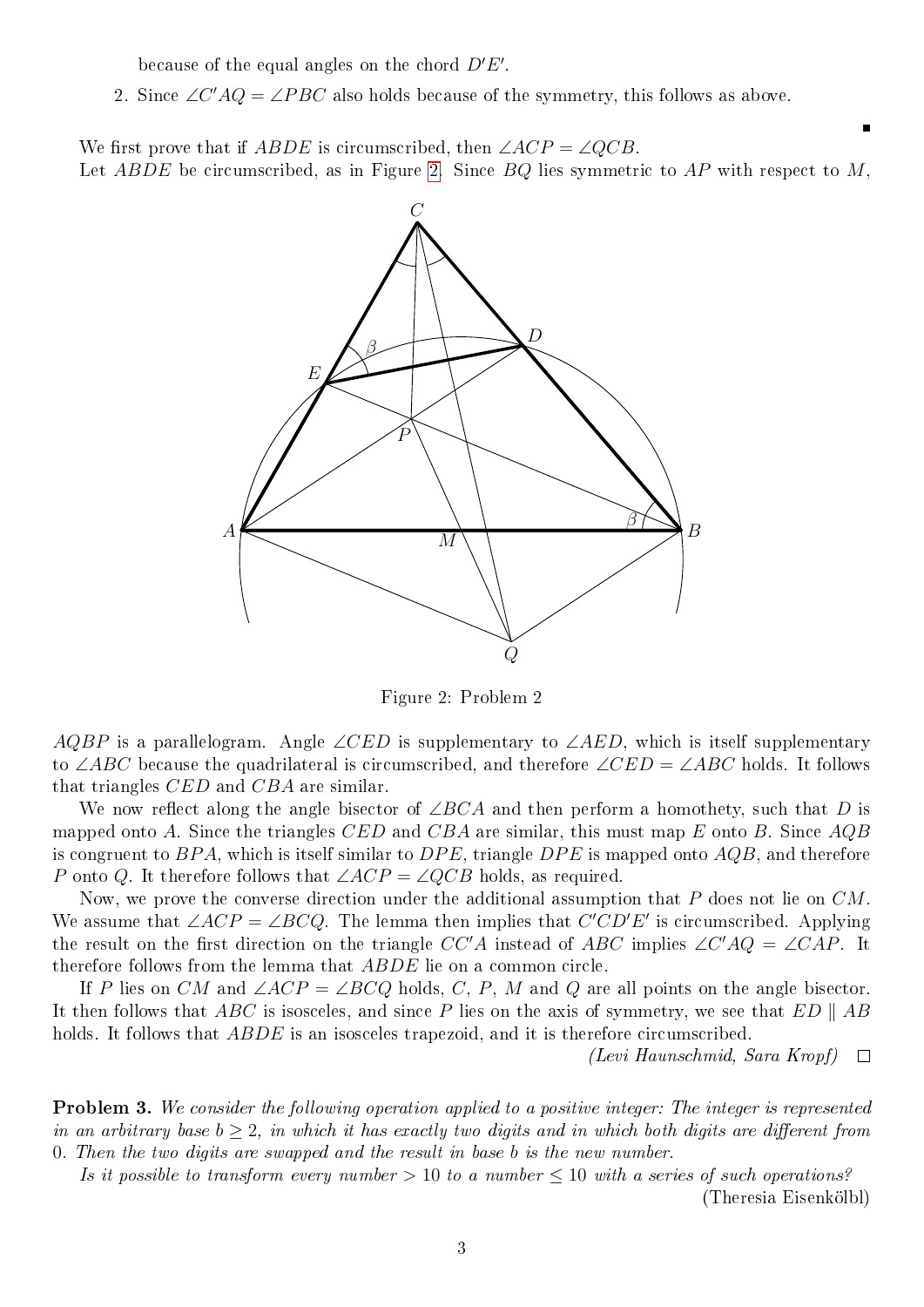Solution. We show that each number  $> 10$  can be transformed to a smaller number. In that way, we will eventually reach a number  $\leq 10$ .

If the number  $n = 2k + 1$  is odd, we choose base  $b = k$  with  $n = (21)_k$ . Swapping the two digits, we obtain the new number  $(12)_k = k + 2$ . Since  $k \geq 5$ , the choice of  $b = k$  as base is admissible (the digits are smaller than the base) and we have  $k + 2 \leq 2k - 5 + 2 < 2k + 1$  as desired.

If the number  $n = 2k$  is even, we choose the base  $b = 2k - 2$  with  $n = (12)_{2k-2}$  and obtain the new number  $(21)_{2k-2} = 4k - 3$ . Now we choose the base  $k - 1$  with  $4k - 3 = (41)_{k-1}$  and obtain the new number  $(14)_{k-1} = k+3$ . Since  $k > 5$ , both bases are admissible, and we have  $k+3 < 2k$  as desired.  $(Theresia~Eisenköllol) \quad \Box$ 

**Problem 4.** Let x, y, z be positive real numbers with  $x + y + z \geq 3$ . Prove that

$$
\frac{1}{x+y+z^2} + \frac{1}{y+z+x^2} + \frac{1}{z+x+y^2} \le 1.
$$

When does equality hold?

(Karl Czakler)

Solution. By Cauchy's inequality, we have

<span id="page-3-0"></span>
$$
(x+y+z^2)(x+y+1) \ge (x+y+z)^2,
$$
\n(3)

hence

$$
\frac{1}{x+y+z^2} \le \frac{x+y+1}{(x+y+z)^2}.
$$

Thus it suffices to show that

$$
\sum_{cyc} \frac{x+y+1}{(x+y+z)^2} = \frac{2(x+y+z)+3}{(x+y+z)^2} \le 1.
$$

This is equivalent to the inequality

$$
(x + y + z)2 - 2(x + y + z) - 3 \ge 0,
$$

which holds for  $x + y + z \geq 3$ .

Equality in [\(3\)](#page-3-0) holds if and only if  $(x, y, z^2)$  und  $(x, y, 1)$  are collinear, i.e.,  $z^2 = 1$  or, equivalently,  $z = 1$ . Cyclic permutation shows that equality holds if and only if  $x = y = z = 1$ .

 $(Karl Czakler)$   $\Box$ 

Problem 5. Let I be the incenter of triangle ABC and let k be a circle through the points A and B. This circle intersects

- $\bullet$  the line AI in points A and P,
- the line  $BI$  in points  $B$  and  $Q$ ,
- the line AC in points A and R and
- the line BC in points B and S.

with none of the points  $A, B, P, Q, R$  und  $S$  coinciding and such that  $R$  and  $S$  are interior points of the line segments AC and BC, respectively.

Prove that the lines  $PS$ ,  $QR$  and  $CI$  meet in a single point.

(Stephan Wagner)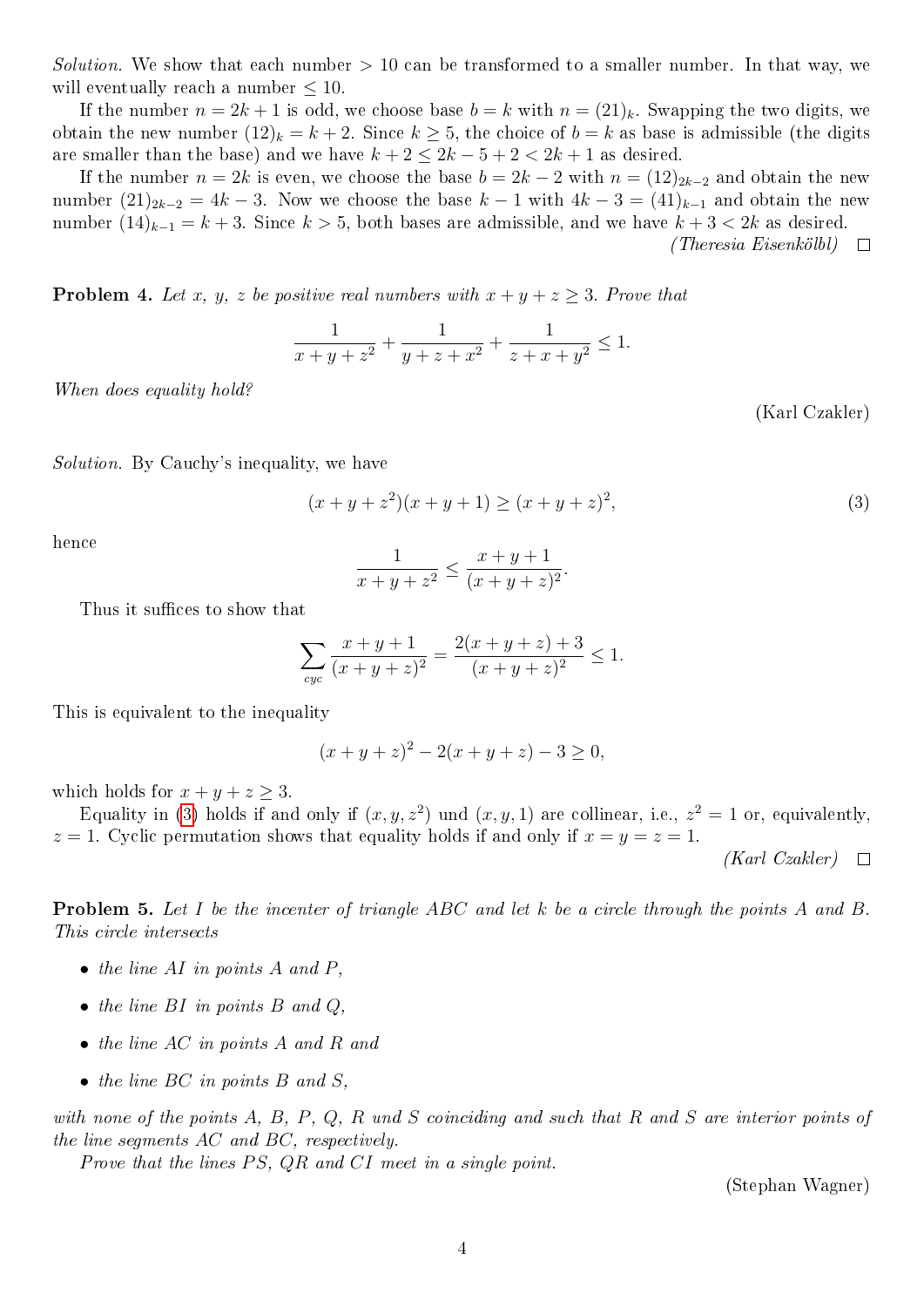

<span id="page-4-0"></span>Figure 3: Problem 5

Solution. We define angles  $\alpha = \angle BAC$  and  $\beta = \angle CBA$  as usual, cf. Figure [3.](#page-4-0) Since points A, B, S and R lie on a common circle, we have  $\angle BSR = 180^\circ - \alpha$ , and therefore  $\angle RSC = \alpha$ . Similarly,  $\angle CRS = \beta$ also holds.

If P lies in the interior of ABC, we have  $\angle RSP = \angle RAP = \alpha/2$ . This means that PS bisects the angle ∠ $CSR$ .

If Q is outside of ABC, we have  $\angle QRA = \angle QBA = \beta/2$ , and in this case QR also bisects the angle ∠SRC.

Independent of the positioning of  $Q$  and  $R$  with respect to the triangle, we therefore see that  $QR$ . PS and CI are the bisectors of the interior angles of CRS, and they therefore meet in the incenter of this triangle, as claimed.

(Clemens Heuberger)  $\Box$ 

Problem 6. Max has 2015 jars labelled with the numbers 1 to 2015 and an unlimited supply of coins.  $Consider the following starting configurations:$ 

- (a) All jars are empty.
- (b) Jar 1 contains 1 coin, jar 2 contains 2 coins, and so on, up to jar 2015 which contains 2015 coins.
- (c) Jar 1 contains 2015 coins, jar 2 contains 2014 coins, and so on, up to jar 2015 which contains 1 coin.

Now Max selects in each step a number n from 1 to 2015 and adds n coins to each jar except to the jar n.

Determine for each starting configurations in (a), (b), (c), if Max can use a finite, strictly positive number of steps to obtain an equal number of coins in each jar.

(Birgit Vera Schmidt)

- Solution. Max can achieve his goal in all three cases by the procedures described below. Let  $N = 2015$  be the number of jars.
	- (a) Let Max select jar j exactly  $(N!/j)$  times. Then jar j will contain

$$
\sum_{k \neq j} k \cdot \frac{N!}{k} = (N-1) \cdot N!
$$

coins which does not depend on j as desired and has clearly needed at least one step.